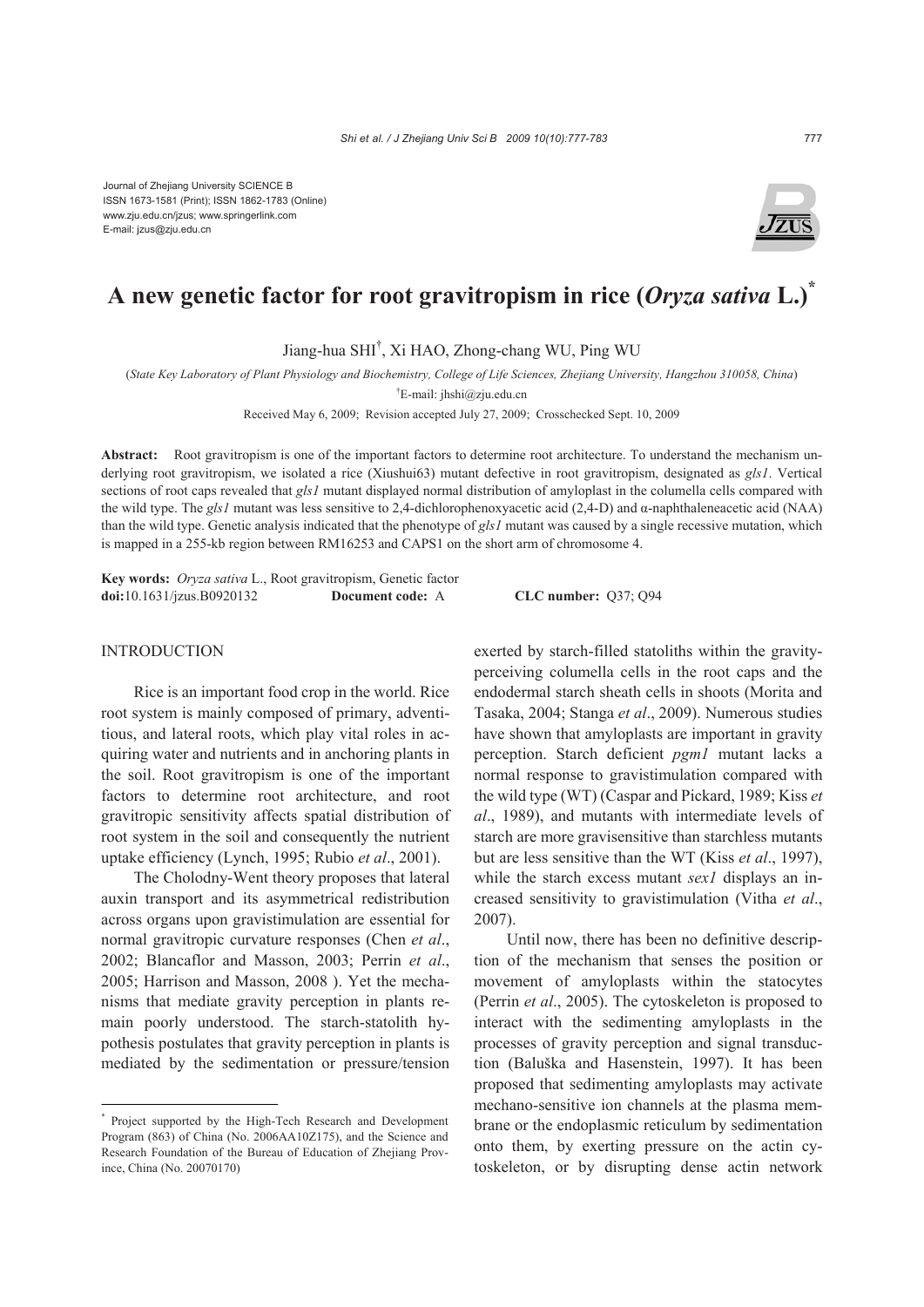(Harrison and Masson, 2008).

Auxin regulates a variety of growth and development processes, including cell elongation, cell division, lateral root formation, and tropic responses (Hobbie, 1998). In *Arabidopsis* many auxin signal related mutants, such as *axr1* (Lincoln *et al*., 1990), *axr2* (Wilson *et al*., 1990), *axr3* (Leyser *et al*., 1996), *axr4* (Hobbie and Estelle, 1995), *axr5* (Yang *et al*., 2004), and *axr6* (Hobbie *et al*., 2000), display pleiotropic phenotypic defects, including decreased lateral root number, agravitropic response, and suppressed root inhibition, providing the evidences that auxin plays a pivotal role in these processes. In rice, auxin resistant mutants *lrt1* (Hao and Ichii, 1999) and *lrt2* (Wang *et al*., 2006) were isolated, and both mutants showed defects in lateral root formation and altered root gravitropic response, suggesting that auxin is required for normal root growth.

In this study, we isolated and characterized a rice mutant defective in root gravitropism, designated *gls1*  (*gravitropism loss 1*). The *gls1* mutant displayed decreased sensitivity to auxin. We mapped *GLS1* using both simple sequence repeats (SSRs) and cleaved amplified polymorphic sequence (CAPS) markers.

# MATERIALS AND METHODS

#### **Plant growth conditions and mutant isolation**

Hydroponic culture was carried out using rice (*Oryza sativa* L.) culture solution (Yoshida *et al*., 1976). Paper pouch culture was conducted using blue no-phosphorus paper enclosed by plastic bag filled with 100 ml rice culture solution, the germinated seeds were transferred onto the paper after sterilization, and the bags were hanged vertically in the growth chamber. Phenotypic characterization of the WT and mutant was performed in a growth chamber at 30/22 °C (day/night) and  $60\% \sim 70\%$  humidity under a photoperiod of 12 h.

The *gls1* mutant was isolated from an ethyl methane sulfonate (EMS)-generated rice mutant library (*Oryza sativa* L. *japonica* cv. Xiushui63) under rice culture solution. On Day 4, plants defective in root gravitropism were transferred to the soil. Progeny was then re-tested under the same conditions.

#### **Microscopic analysis**

For microscopic analysis of amyloplast sedimentation, the *gls1* and WT seedlings were cultivated for 6 d in nutrient solution, then kept vertical in solution (for control) or horizontally placed (for gravistimulation) in plastic net floating in culture solution for 1 h. Root tips from vertically and horizontally grown plants were fixed overnight at 4 °C in 2.5% (v/v) glutaraldehyde in 0.1 mol/L sodium phosphate buffer (pH 7.2) and then washed three times for 30 min in the same buffer. Root samples were then postfixed in osmium tetroxide  $(OsO<sub>4</sub>)$  for 4 h at room temperature and washed for 30 min in the same buffer. Samples were dehydrated through a gradient ethanol (30%, 50%, 70%, 80%, 90%, 95% (v/v) and three changes of 100% ethanol) for 30 min each, and then infiltrated through ethanol. The samples were embedded in pure Spurr resin, and polymerized overnight at 70 °C. Semithin sections (2 μm thick) were made using glass knives on a power Tome XL microtome (RMC-Boeckeler Instruments, Tucson, AZ, USA) and stained with 0.1% (w/v) methylene blue for 3~5 min at 70 °C. The samples were rinsed with distilled water and visualized with a Zeiss Axiovert 200 microscope with a color charge-coupled device camera (Zeiss, Jena, Germany) (Jia *et al*., 2008).

# **Exogenous auxin and 1-***N***-naphthylphthalamic acid treatments**

The *gls1* and WT seeds were germinated in distilled water, and placed in plastic net floating in rice culture solution (α-naphthaleneacetic acid (NAA) at 0.01 µmol/L or 0.1 µmol/L, 2,4-dichlorophenoxyacetic acid  $(2,4-D)$  at 0.01  $\mu$ mol/L or 0.1  $\mu$ mol/L, 1-*N*-naphthylphthalamic (NPA) at 0.5 µmol/L). The seedlings were sampled on Day 10 after germination for NAA and 2,4-D treatments. On Day 7 after germination for the NPA treatment, primary root length and shoot height were measured by counter ruler, and lateral root length and number were analyzed using a scanner connected to an image-analysis system WinRHIZO (Regent, Canada).

# **Phenotypic analysis of** *gls1* **mutant and mapping of** *GLS1* **gene**

The root tips and surfaces were examined and photographed using a Leica MZ95 stereomicroscope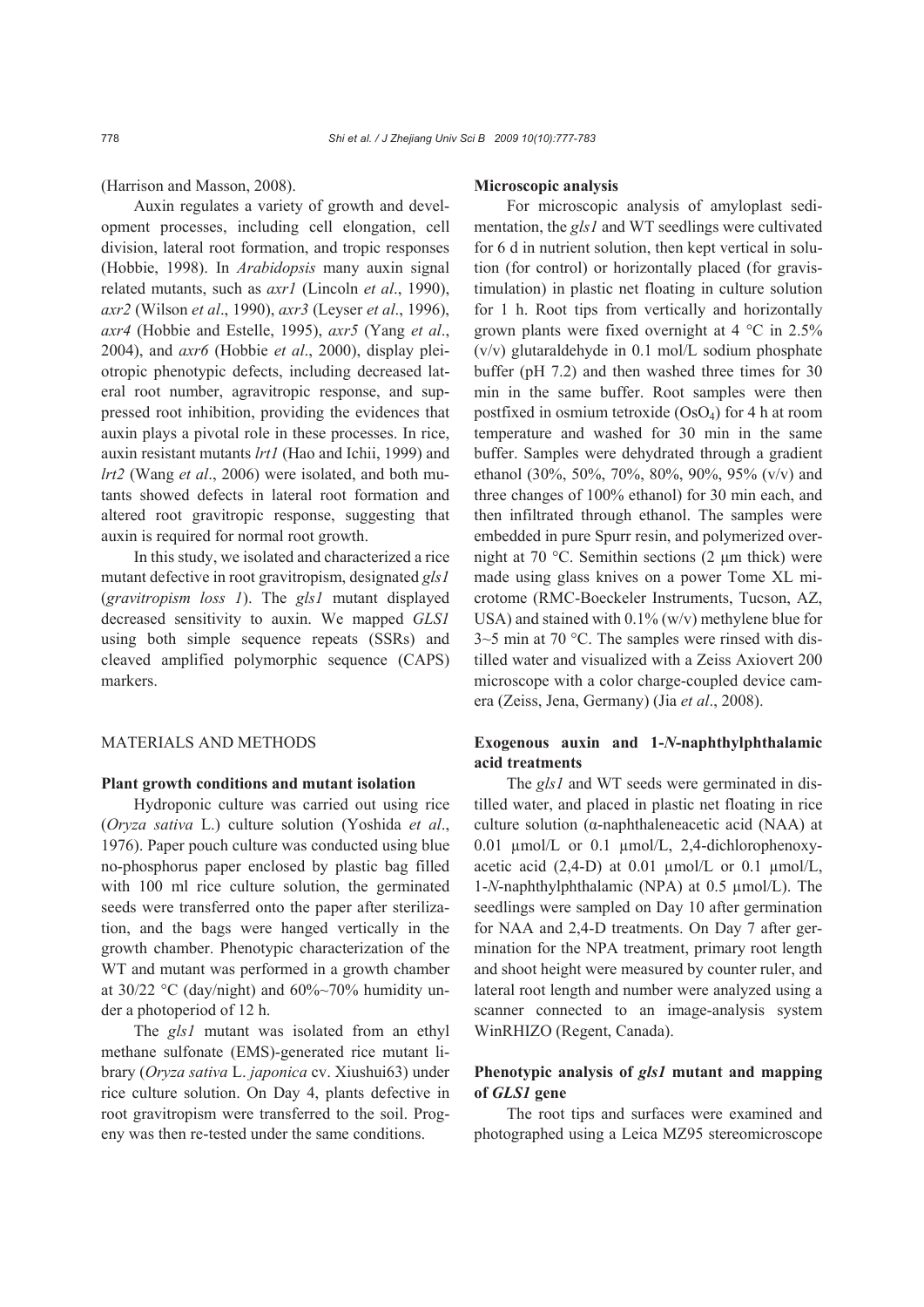with a color charge coupled device (CCD) camera. Root lengths and numbers were analyzed as described as above.

For genetic analysis and mapping, *gls1* mutant was crossed with Kasalath (*Oryza sativa* L. *indica* cv. Kasalath; WT seeds provided by International Rice Research Institute (IRRI)), and F2 progenies showing *gls1* mutant phenotype were selected. *GLS1* gene was mapped with SSRs and CAPS markers using  $265 \text{ F}_2$ mutant plants.

## **RESULTS**

#### **Isolation and characterization of** *gls1* **mutant**

Seeds from the M2 generation of an ethyl methane sulfonate-mutagenized population of rice (Xiushui63) were germinated and grown in rice nutrient solution (Yoshida *et al*., 1976) to screen mutants with abnormal root development. A rice mutant defective in root gravitropism on Day 4 after germination was isolated and designated as *gls1*. Under paper pouch culture, *gls1* mutant led to a loss of root gravitropism on Day 10 after germination (Fig.1a). Under nutrient solution culture, the *gls1* mutant exhibited impaired primary root gravitropism on Day 4 (Fig.1b) and loss of gravitropism of the whole root system on Day 40 (Fig.1c).

Under paper pouch culture for 10 d, the primary root length and the shoot height of the mutant were about 61% and 81.5% of those of the WT, respectively. Average lateral root length of the mutant was 0.6 times longer than that of the WT (Table 1). No significant (*P*>0.05) differences between the mutant and the WT plants were observed in adventitious root number, average adventitious root length, or lateral root number evaluated (Table 1).

Sedimentation of amyloplasts was analyzed at a

cellular level for the WT and the *gls1* mutant. Vertical sections from root tips of 6-d-old seedlings grown in nutrient solution indicated that the sedimentation of amyloplasts in response to gravity in the mutant root cap was similar to that in the WT without gravistimulation (Figs.2e~2h), and with the treatment of 1-h gravistimulation, the *gls1* mutant showed normal amyloplast sedimentation in the columella cells compared with the WT (Figs.2a~2d). We therefore concluded that amyloplasts in root cap of the *gls1* mutant could normally sediment toward the direction of gravity vector compared with those in the WT, although we cannot yet exclude the possibility that the mutation affects the rate of amyloplast sedimentation relative to the WT.

#### **Auxin responses of** *gls1* **mutant**

To examine the effect of exogenous auxin on the *gls1* mutant root growth, seeds of the WT and the *gls1*  mutant were germinated and grown in nutrient solution supplied with different concentrations of synthetic auxin analogue, NAA and 2,4-D.

Treatments with 0.01 and 0.1 µmol/L NAA significantly decreased the length of primary root in both WT and *gls1* mutant, but the *gls1* mutant was less sensitive than the WT. At 0.01 µmol/L NAA, the primary root lengths of the WT and the *gls1* mutant were decreased by 22% and 7.9%, respectively. At 0.1 µmol/L NAA, the primary root lengths of the WT and the *gls1* mutant were decreased by 73.2% and 51.1%, respectively (Figs.3a~3d). Treatments with 0.01 and 0.1 µmol/L NAA also significantly decreased lateral root numbers in both WT and *gls1* mutant. At 0.01 µmol/L NAA, the lateral root numbers of the WT and the *gls1* mutant were decreased by 31.5% and 15.9%, respectively, whereas at 0.1 µmol/L NAA, the lateral root numbers of WT and *gls1* were decreased by 61.1% and 30.8%, respectively (Figs.3g and 3h).

**Table 1 Characterization of 10-d-old seedlings of the WT (Xiushui63) and** *gls1* **mutant under paper pouch**

| Plant        | Primary root                  | Shoot height                 | Adventitious                                                                                                                                                          | Average AR      | Lateral          | Average LR                   |
|--------------|-------------------------------|------------------------------|-----------------------------------------------------------------------------------------------------------------------------------------------------------------------|-----------------|------------------|------------------------------|
|              | length (cm)                   | (cm)                         | root No.                                                                                                                                                              | length (cm)     | root No.         | length (cm)                  |
| WТ           | $20.56 \pm 1.40$              | $9.28 \pm 0.16$              | $4.20\pm0.86$                                                                                                                                                         | $6.74 \pm 0.34$ | $225.60\pm18.80$ | $0.14\pm 0.02$               |
| gls1         | $12.54 \pm 2.46$ <sup>*</sup> | $7.56 \pm 0.35$ <sup>*</sup> | $4.40\pm0.25$                                                                                                                                                         | $7.22 \pm 0.45$ | $213.40\pm25.09$ | $0.22 \pm 0.03$ <sup>*</sup> |
| $\mathbf{r}$ |                               | $0.072 \times 1.11$          | $\mathbf{A} \mathbf{D}$ $\mathbf{I} \mathbf{A} \mathbf{D}$ $\mathbf{I} \mathbf{A}$ $\mathbf{I} \mathbf{A}$ $\mathbf{I} \mathbf{A}$ $\mathbf{I} \mathbf{A} \mathbf{A}$ |                 |                  |                              |

Data represent the mean±SE of 5 plants in each line. AR and LR stand for adventitious root and lateral root, respectively. Asterisks indicate significant differences between *gls1* mutant and the WT (\* *P*<0.05, Student's *t*-test)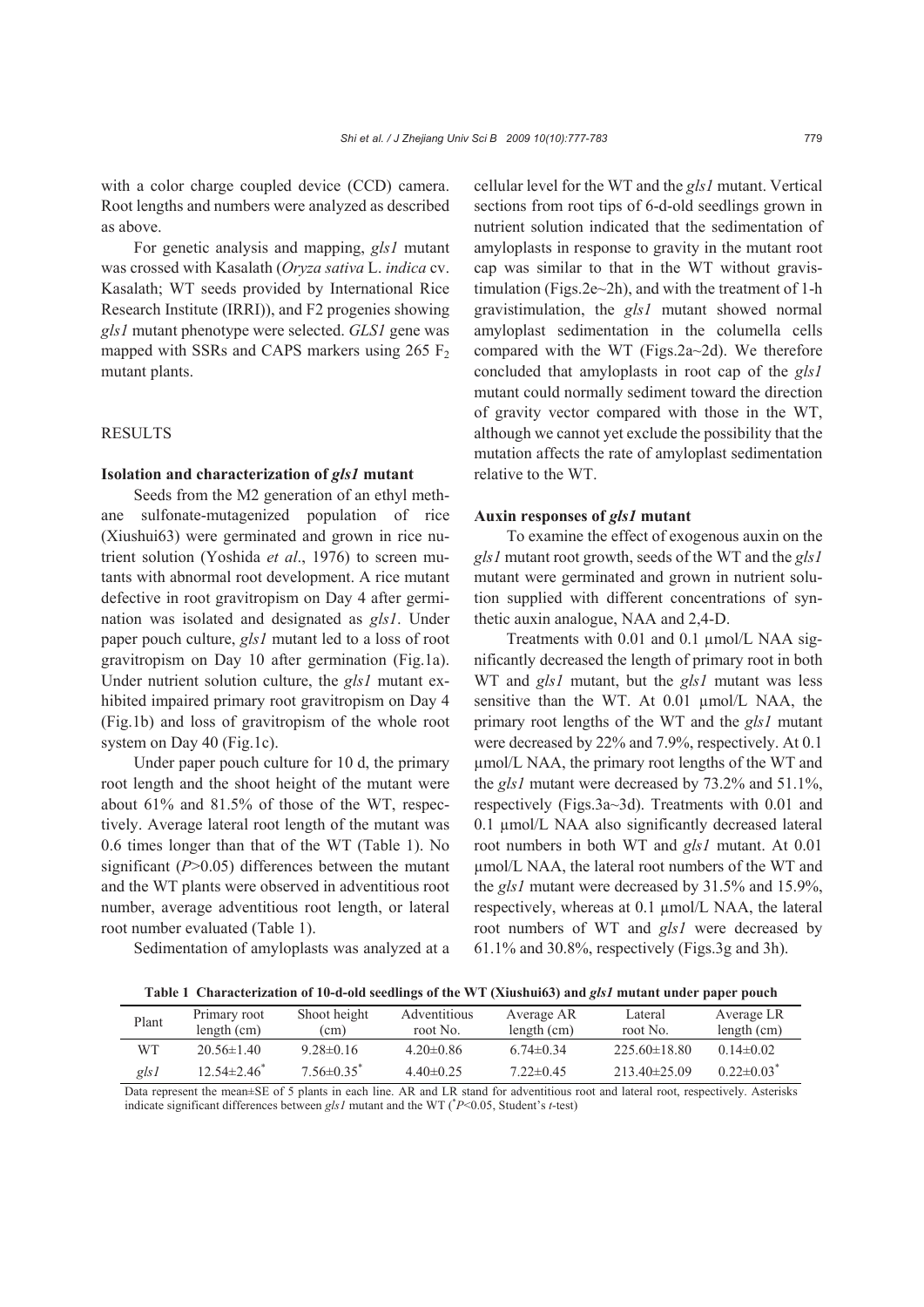

**Fig.1 Phenotypes of** *gls1* **mutant. (a) Root phenotypes of WT and** *gls1* **in 10-d-old plants grown in paper pouch; (b) 4-d-old WT and** *gls1* **seedlings grown in rice nutrient solution; (c) 40-d-old WT and** *gls1* **plants grown under rice nutrient solution culture**  Bar=2 cm



**Fig.2 Amyloplast sedimentation in response to gravity. (a), (b) Amyloplast sedimentation in root cap of 6-d-old seedlings from (a) the WT and (b) the** *gls1* **mutant treated with 1-h gravistimulation; (c), (d) Magnified sections (3×) of (a) the WT and (b) the** *gls1* **mutant, respectively, showing amyloplast sedimentation in reponse to gravistimulation; (e), (f) Amyloplast sedimentation in root cap of 6-d-old seedlings from vertically grown (e) WT and (f)** *gls1* **mutant; (g), (h) Magnified sections of (e) the WT and (f) the** *gls1* **mutant, respectively, showing amyloplast sedimentation in reponse to gravity**

Bar=50  $\mu$ m; The arrows show the direction of gravity vector (G)



**Fig.3 Effect of auxin treatment on** *gls1* **mutant. (a), (c), (e) Root phenotypes of WT under (a) control, (c) 0.01 µmol/L 2,4-D and (e) 0.1 µmol/L NAA; (b), (d), (f) Root phenotypes of** *gls1* **mutant under (b) control, (d) 0.01 µmol/L 2,4-D and (f) 0.1 µmol/L NAA; (g), (h) Auxin repression of root development was quantified by measuring (g) the primary root length and (h) lateral roots number; (i) Effect of NPA on the primary root elongation in the WT and the** *gls1* **mutant** 

The values of 5 seedlings were averaged; Asterisks indicate significant differences between the *gls1* mutant and the WT at various treatments (\* *P*<0.05, Student's *t*-test); Bar=2 cm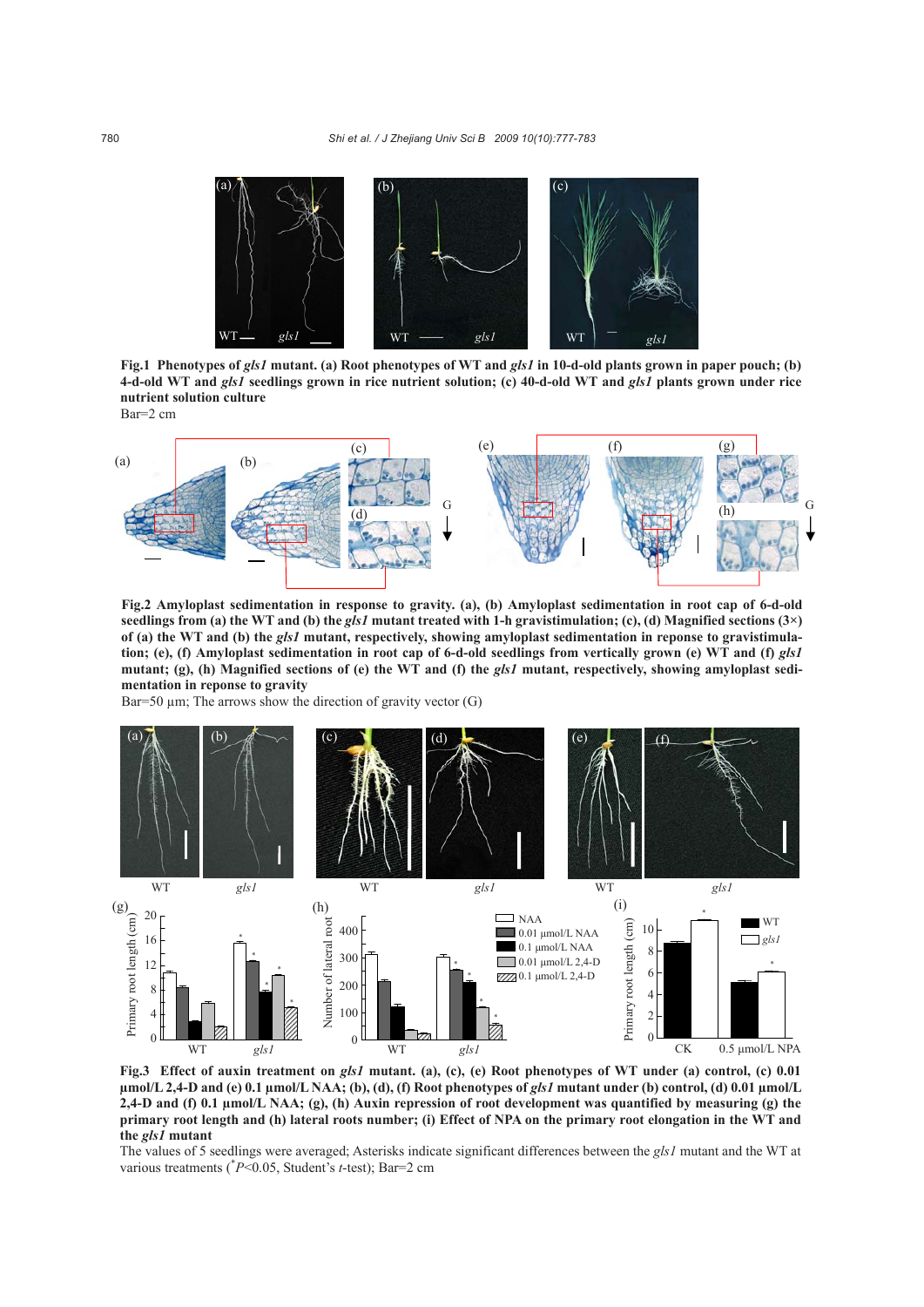Treatments with 0.01 and 0.1 µmol/L 2,4-D significantly decreased the primary root length in both the WT and *gls1* mutant. At 0.01 µmol/L 2,4-D, the primary root lengths of the WT and the *gls1* mutant were decreased by 44.3% and 34.7%, respectively, and at 0.1  $\mu$ mol/L 2,4-D, the primary root lengths of the WT and the *gls1* mutant were decreased by 79.9% and 67.5%, respectively (Figs.3a, 3b, 3e, and 3f). Treatments with 0.01 and 0.1 µmol/L 2,4-D also significantly decreased the lateral root number in both the WT and *gls1* mutant. At 0.01 µmol/L 2,4-D, the lateral root numbers of the WT and the *gls1* mutant were decreased by 89.9% and 57.4%, respectively. At 0.1 µmol/L 2,4-D, the lateral root numbers of the WT and the *gls1* mutant were decreased by 93.6% and 80.3%, respectively (Figs.3g and 3h). In addition, the response of *gls1* roots to auxin transport inhibitor NPA was similar to that of the WT (Fig.3i). Taken together, we concluded that the *gls1* mutant is insensitive to auxin compared with the WT.

### **Genetic analysis and** *GLS1* **gene mapping**

For genetic analysis, seeds of  $F_1$  progeny were derived from a cross between the *gls1* mutant and the *indica* cv. Kasalath. The  $F_1$  seedlings showed the WT phenotype.  $F_2$  progenies displayed a ratio of 3:1  $[151:32, \chi^2 = 0.021 < \chi^2_{0.05} = 3.841]$  segregation of the WT:mutant phenotype, suggesting that the mutant phenotype was controlled by a single recessive gene.

For mapping *GLS1*, we used 120 SSR markers distributed with 10~30 cM intervals on 12 chromosomes. By using  $265 \text{ F}_2$  mutant plants, the *GLS1* was mapped on chromosome 4 linked to RM16260. To further mapping, markers RM16285, RM16253, and the new generated CAPS1 (forward primer: CTAAA CTGGCCTAGATCCTTTTC; reverse primer: GTAA TGCATCATACAACATGA; restriction enzyme, ClaI) on the flanked region were used. The mapping result shows that the *GLS1* gene was located in a 255-kb region between RM16253 and CAPS1 on the short arm of chromosome 4 (Fig.4). There were 24 putative genes (including 2 miRNAs) and many other small RNAs (http://sundarlab.ucdavis.edu/cgi-bin/ smrnabrowse/rice2/) in this 255-kb region based on the database (http://www.tigr.org) (Table 2).



**Fig.4 The result of** *GLS1* **mapping** 

Chr: chromosome; CAPS: cleaved amplified polymorphic sequence

**Table 2 Annotation of candidates** *GLS1* **gene\***

| Locus name              | Annotation                                                   |  |  |  |
|-------------------------|--------------------------------------------------------------|--|--|--|
| RM16253 (63061 bp)      |                                                              |  |  |  |
| LOC Os04g01110.1        | BED zinc finger family protein                               |  |  |  |
| LOC_Os04g01130.1        | MRG family protein                                           |  |  |  |
| LOC_Os04g01140.1        | Cytochrome P450 family protein                               |  |  |  |
| Osa-mir806f             |                                                              |  |  |  |
| Osa-mir <sub>806h</sub> |                                                              |  |  |  |
| LOC Os04g01150.1        | Phagocytosis and cell motility<br>protein ELMO1              |  |  |  |
| LOC Os04g01160.1        | Zinc ion binding, ubiquitin-<br>protein ligase               |  |  |  |
| LOC Os04g01170.1        | Unknown                                                      |  |  |  |
| RM16260 (167710 bp)     |                                                              |  |  |  |
| LOC_Os04g01230.1        | Phosphoglycerate mutase                                      |  |  |  |
| LOC_Os04g01240.1        | Unknown                                                      |  |  |  |
| LOC Os04g01250.1        | Amidase family protein                                       |  |  |  |
| LOC_Os04g01270.1        | Unknown                                                      |  |  |  |
| LOC_Os04g01280.1        | Glycosyltransferase family                                   |  |  |  |
| LOC_Os04g01290.1        | PCI domain containing,                                       |  |  |  |
|                         | proteasome family protein                                    |  |  |  |
| LOC Os04g01300.1        | Rhomboid protein-related contains<br>6 transmembrane domains |  |  |  |
| LOC Os04g01310.1        | D-mannose binding lectin family,<br>tyrosine kinase          |  |  |  |
| LOC Os04g01320.1        | D-mannose binding lectin family,<br>tyrosine kinase          |  |  |  |
| LOC Os04g01330.1        | Unknown                                                      |  |  |  |
| LOC Os04g01354.1        | Chalcone and stilbene synthases                              |  |  |  |
| LOC_Os04g01380.1        | Unknown                                                      |  |  |  |
| LOC_Os04g01390.1        | Unknown                                                      |  |  |  |
| LOC_Os04g01460.1        | Unknown                                                      |  |  |  |
| LOC Os04g01470.1        | O-methyltransferase family                                   |  |  |  |
| LOC_Os04g01480.1        | Zinc finger family protein                                   |  |  |  |
| $(1001)(218241)$ hn)    |                                                              |  |  |  |

CAPS1 (318241 bp) \* http://www.tigr.org; BED: Drosophila BEAF and DREF related domain; MRG: human MORF4 related gene; ELMO1: the engulfment and cell motility 1 gene; PCI: proteasome-COP9-initiation factor

#### DISCUSSION

In this study, we isolated and characterized a root *gls1* mutant. The *gls1* mutant displays a defect in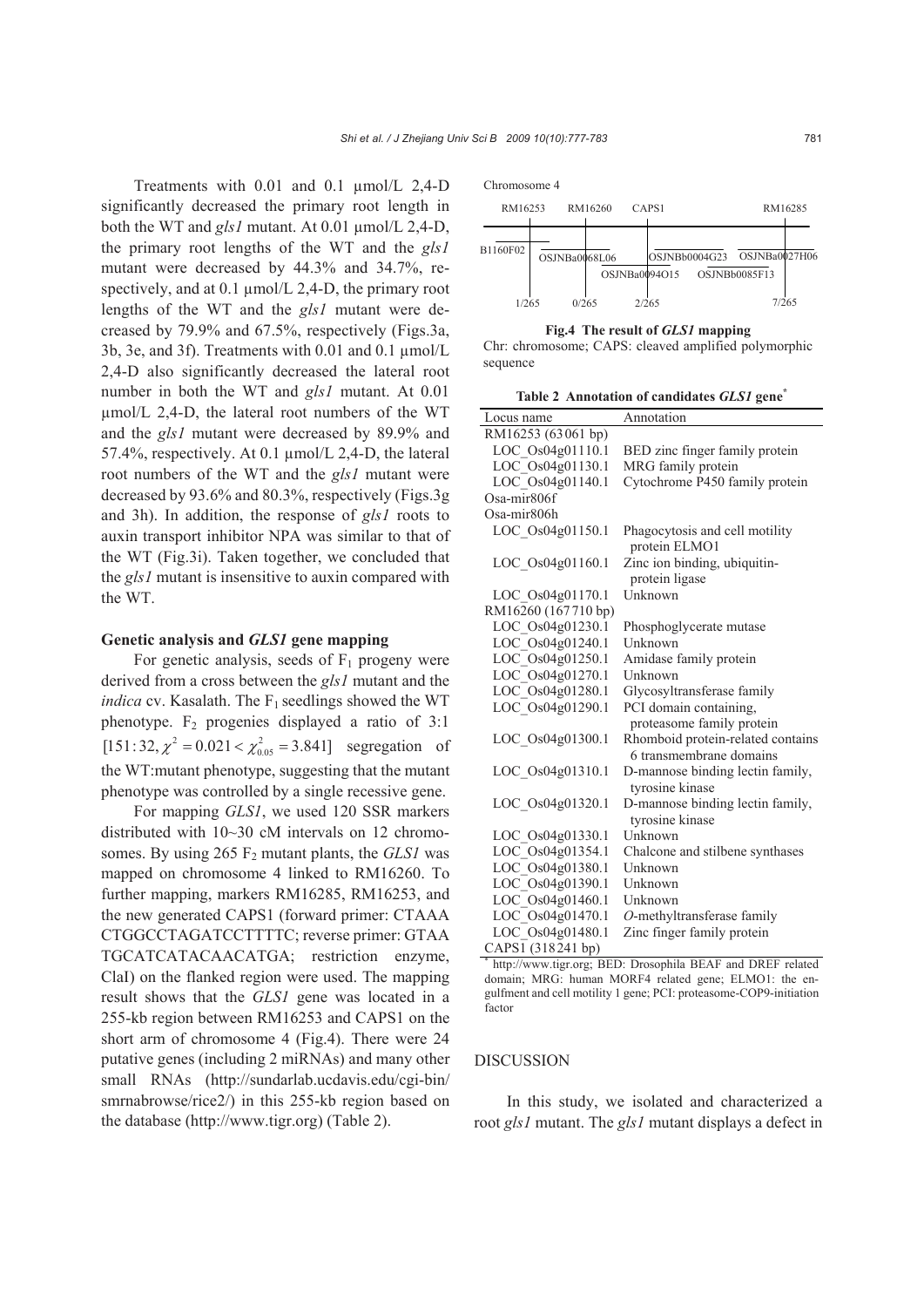root gravity response and decreased sensitivity to auxin. The phenotype is controlled by a single recessive mutation. There is a great deal of cell biological and physiological evidence demonstrating that starch-containing amyloplasts in columella cells of the root cap are significant for gravity sensing (Chen *et al*., 2002; Boonsirichai *et al*., 2002). Mutants defective in starch synthesis are less sensitive to the gravity and lead to root gravitropism loss to some extent (Vitha *et al.*, 2000). The sedimentation of amyloplasts within the columella cells is proposed to constitute one of the initial acts of gravity sensing in roots (Chen *et al*., 2002; MacCleery and Kiss, 1999). Our results show that the differentiation of amyloplasts in columella cells of the *gls1* mutant is normal compared with the WT, and that the amyloplasts can normally sediment toward the direction of gravity vector in the *gls1* mutant (Figs.2a and 2h). Therefore the sedimentation of amyloplasts in *gls1* mutant cannot explain the mechanisms underlying *gls1* mutant phenotype.

The plant hormone auxin regulates a variety of physiological processes, including tropic responses, lateral root formation, and primary root growth (Woodward and Bartel, 2005). NAA at 0.1 µmol/L and 2,4-D at 0.01 µmol/L significantly decreased the lateral root number and the primary root length in the WT, while the *gls1* mutant is less sensitive to the two types of auxin stimuli (Figs.3a~3f). In *Arabidopsis*, auxin influx carrier mutant *aux1* is an auxin-resistant mutant and shows aberrant root gravitropism response phenotype. The exogenously added auxin (NAA) can rescue defects in *aux1* (Marchant *et al*., 1999; Marchant *et al*., 2002), NAA corrected the aberrant gravitropic response to the normal level, and *aux1* was not resistant to NAA at all (Yamamoto and Yamamoto, 1998). It has been reported that (NAA) treatment is able to rescue the mutated phenotypes occurring in the *OsPIN1* RNAi rice plants (Xu *et al*., 2005). Auxin efflux carrier mutant *agr1* is involved in root gravitropism, and confers increased root growth sensitivity to auxin (Chen *et al*., 1998). In *Arabidopsis* several auxin-resistant mutants, such as *axr4* and *axr6*, have been reported to display defects in root gravitropic response and lateral root development (Hobbie and Estelle, 1995; Hobbie *et al*., 2000), confirming that auxin functions in regulating root gravitropism. In our study, the *gls1* mutant was insensitive to auxin compared with the WT (Figs.3a~3h), and *gls1* showed the normal sensitivity to the auxin transport inhibitor NPA compared with the WT (Fig.3i). These results suggest that *gls1* mutant is involved in auxin response process.

In rice, little information has been so far available on the molecular mechanisms underlying root gravitropism. The isolation and characterization of the *gls1* mutant will enable us to investigate the function of the *GLS1* gene and to better understand the mechanisms for auxin-mediated regulation of root gravitropism. By searching the Institute for Genomic Research (TIGR) Rice Genome Annotation Database (http://www.tigr.org), we have found several candidate genes in the *GLS1* locus, which are related to auxin signaling pathway (Table 2). Currently, we are conducting a high-resolution mapping of *GLS1* toward its cloning and functional analysis.

#### **References**

- Baluška, F., Hasenstein, K.H., 1997. Root cytoskeleton: its role in perception and response to gravity. *Planta*, **203**(s1): S69-S78. [doi:10.1007/PL00008117]
- Blancaflor, E., Masson, P.H., 2003. Plant gravitropism. Unraveling the ups and downs of a complex process. *Plant Physiol.*, **133**(4):1677-1690. [doi:10.1104/pp.103.032169]
- Boonsirichai, K., Guan, C., Chen, R., Masson, P.H., 2002. Root gravitropism: an experimental tool to investigate basic cellular and molecular processes underlying mechano-sensing and signal transmission in plants. *Annu. Rev. Plant Biol.*, **53**(1):421-447. [doi:10.1146/annurev. arplant.53.100301.135158]
- Caspar, T., Pickard, B., 1989. Gravitropism in a starchless mutant of *Arabidopsis*: implications for the starchstatolith theory of gravity sensing. *Planta*, **177**(2):185- 197. [doi:10.1007/BF00392807]
- Chen, R.J., Hilson, P., Sedbrook, J., Rosen, E., Caspar, T., Masson, P., 1998. The *Arabidopsis thaliana AGRAVI-TROPIC1* gene encodes a component of the polarauxin-transport efflux carrier. *Proc. Natl. Acad. Sci. USA*, **95**(25):15112-15117. [doi:10.1073/pnas.95.25.15112]
- Chen, R.J., Guan, C.H., Boonsirichai, K., Masson, P.H., 2002. Complex physiological and molecular processes underlying root gravitropism. *Plant Mol Boil.*, **49**(3/4):305-317. [doi:10.1023/A:1015294711391]
- Hao, Z., Ichii, M., 1999. A mutant RM109 of rice (*Oryza sativa* L.) exhibiting altered lateral root initiation and gravitropism. *Jpn. J. Crop Sci.*, **68**(2):245-252.
- Harrison, B., Masson, P., 2008. ARL2, ARG1 and PIN3 define a gravity signal transduction pathway in root statocytes. *Plant J.*, **53**(2):380-392. [doi:10.1111/j.1365-313X.2007. 03351.x]
- Hobbie, L.J., 1998. Auxin: molecular genetic approaches in